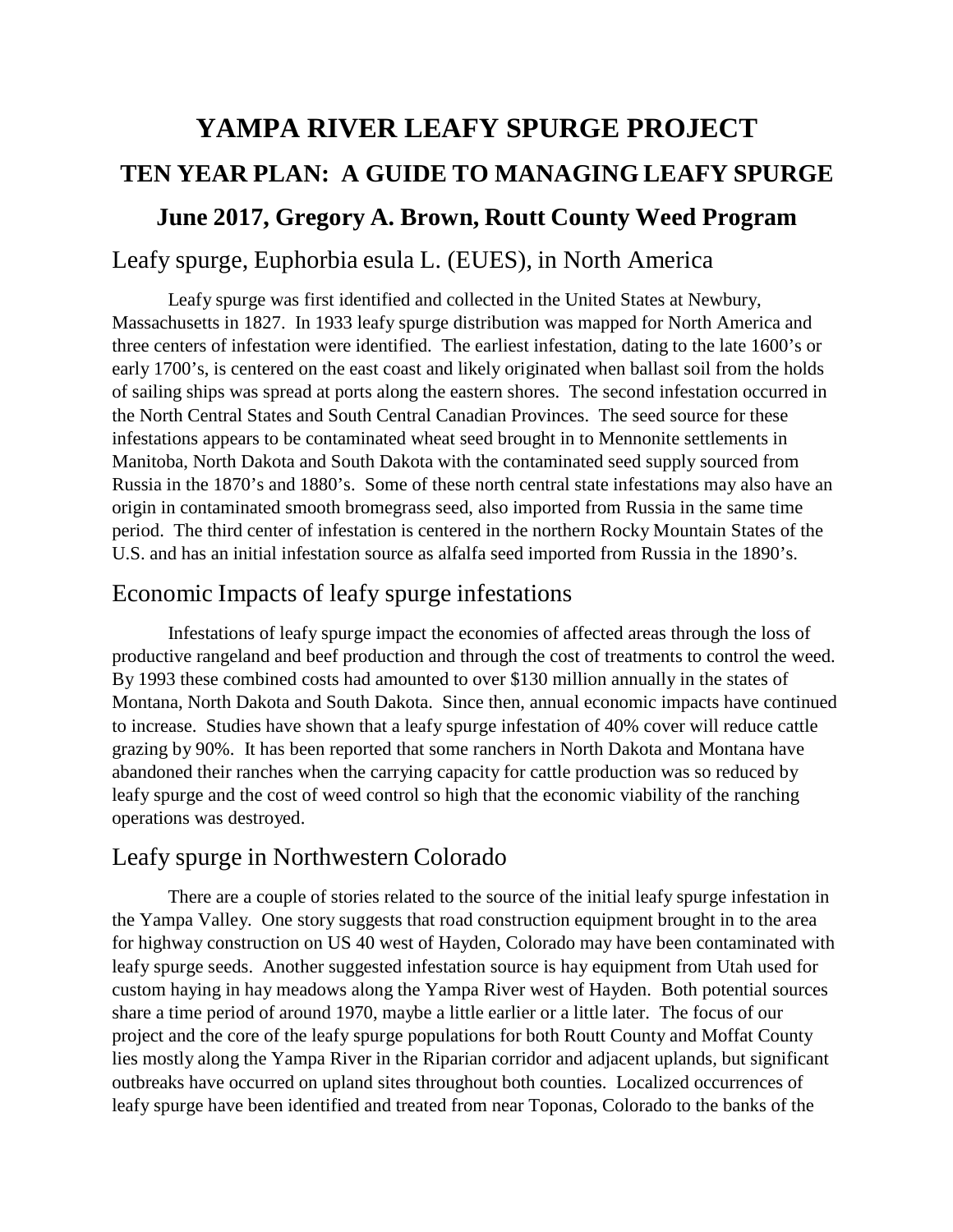Little Snake River right at the Wyoming border and from the border with Routt County on the east to far western regions of Moffat County.

## Review of controls for leafy spurge

Well established treatment methods are available and effective for rangeland and right of way sites on upland (non-riparian) locations, but the proximity of water; as high ground water tables, streams, rivers, ponds and seasonally flooded ground precludes the use of the most effective herbicide treatments for leafy spurge. Various bio-control insects are also available to aid in the control of leafy spurge. As with all bio-controls the intended goal is a decrease in vigor for the targeted weeds rather than complete eradication. Along with insects, sheep and goat grazing can be used for leafy spurge control either with insects or as stand alone techniques. Continuous cultivation can be used to reduce seed development annually, but is relatively ineffective at providing permanent control of the roots and rhizomes which lie beneath the zone of cultivation.

## **HERBICIDES**

**Tordon, Tordon/2,4-D; 2,4-D:** The long term standard herbicide control for leafy spurge has been picloram in the product Tordon, either alone or in combination with various 2,4- D products. These compounds are systemic in action and can be translocated to the roots and rhizomes, though annual incorporation of the herbicide is unlikely to reach all plant parts. A multi-year herbicide program is necessary to achieve control. Tordon is a restricted use herbicide and is prohibited for use near surface water or over a high water table. 2,4-D may be used near water and formulations are available that can be used in water, so 2,4-D may be a chemical which could be part of a herbicide strategy for leafy spurge within the riparian corridor. The appropriate timing for these herbicides is true flower growth or fall regrowth with rates of application of 2-4 quarts / acre for either herbicide.

**Dicamba**, as the products Banvel, Vanquish or Clarity, is a systemic herbicide effective on leafy spurge. The grazing restrictions (7-90 days) are more restrictive than 2,4-D and Tordon. Applied at 2 to 8 quarts / acre at true flower growth or fall regrowth. Great care must be taken when applying this herbicide near water or over high water tables. Careful assessment of sites within the riparian corridor may allow for the use of dicamba to treat leafy spurge while protecting surface and ground water.

**Imazapic,** the chemical in the product Plateau, can be applied in early to mid September at the rate of 8-12 ounces / acre with an MSO surfactant. Control rates of 90% after one year have been observed after imazapic treatment. The addition of urea to the solution will increase effectiveness. It is safe to use under most tree species, but care should be exercised around spruces. Even though it is considered to be a potential herbicide for use within the riparian corridor, great care should be exercised to avoid contamination of ground water especially on porous soils.

**Quinclorac,** the herbicide active ingredient in the products Paramount and Panoramic, can be applied to leafy spurge in the fall before frost at .5 lb./ acre with an MSO surfactant. It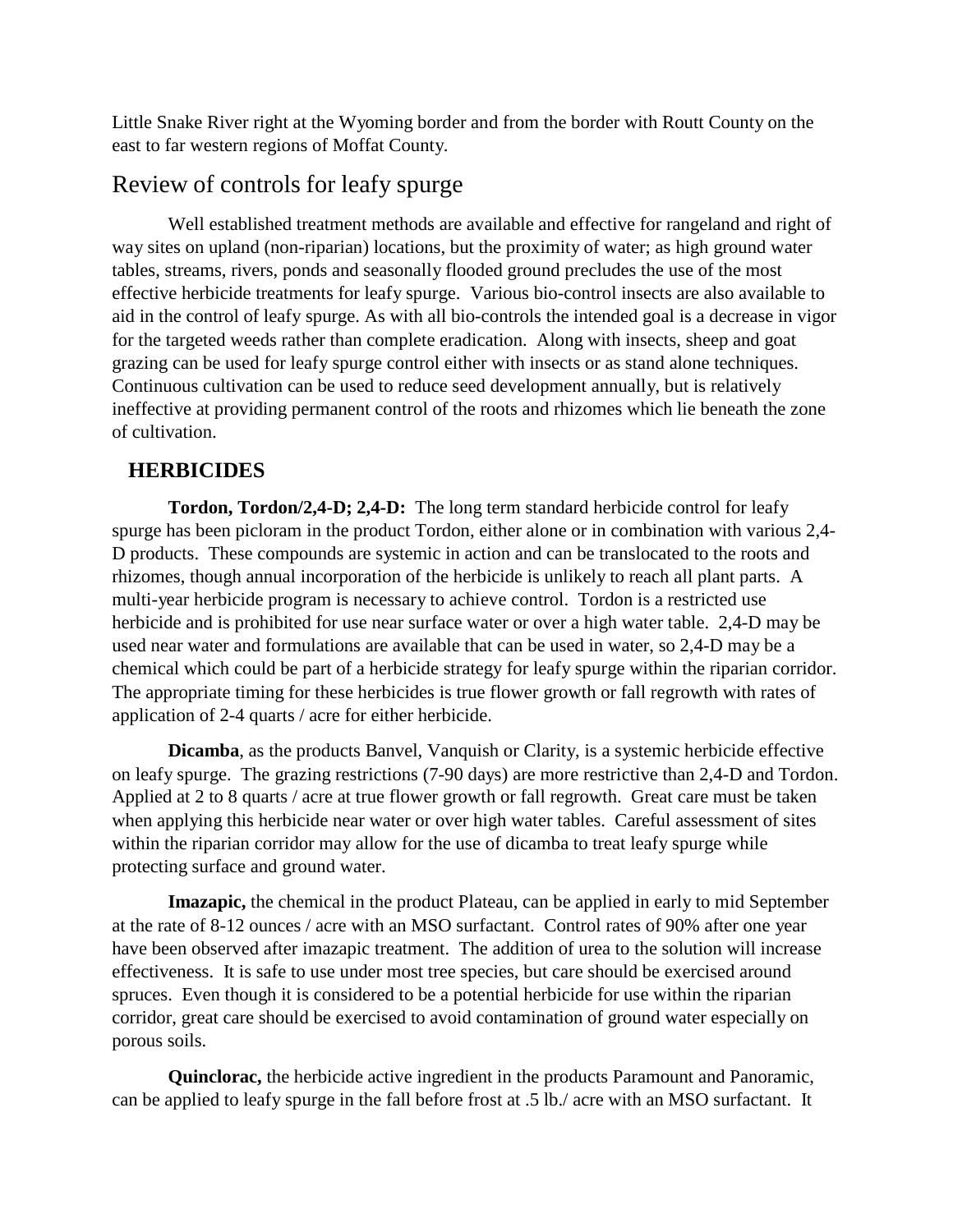should not be used on sites to be grazed or harvested for hay. At the current labeled rates quinclorac is considered a suppressant rather a control for leafy spurge.

**Glyphosate,** is the active ingredient in the products, Roundup, GlyStarPlus, Glyphosate Pro, Buccaneer, Makaze, Alecto and many others. Additionally there are products specifically formulated for use in or near water, such as Rodeo. Application at 1 quart / acre to actively growing plants after July 1 provides optimum control**. Because this chemical produces complete vegetation control at the recommended rate, care must be exercised to ensure no non-target vegetation will be sprayed.** This herbicide has no residual control and acts only on actively growing plants. Ammonium sulfate fertilizer can enhance the herbicide's effect.

**Aminocyclopyrachlor**, (AMCP) in the product Perspective, applied at the rate of 5-8 ounces / acre with an MSO surfactant is considered to be effective on leafy spurge, but less so than some other approved herbicides. The addition of 2,4-D improves the effectiveness. Application near desirable trees should be avoided, since this chemical is very mobile in the soil and transports into the root zone of trees readily.

Fosamine, in the product Krenite, which is generally considered a brush control agent may be used as a suppressant for leafy spurge. It is applied in a high volume spray (40 gallons / acre or more) at a rate of 1.5 to 6 gals / acre. The chemical is inconsistent in leafy spurge control, since mobility within the plant after absorption is low. Use of an MSO surfactant is recommended.

#### **BIO-CONTROLS**

#### **Insects:**

Several species of insects feed on leafy spurge. Bio-controls are not a reliable treatment for complete eradication, but can be very effective as part of an integrated weed management plan.

The genus Apthona contains several species that will feed on and diminish the vigor of leafy spurge. Apthona flava was the first flea beetle released in the U.S. for leafy spurge control and remains the most widespread and reliable. A. czwalinae and A. lacertosa were released next and A. lacertosa remains as a constituent in many flea beetle populations. A. nigriscutis and A. abdominalus have also been released as bio-control agents. Most available flea beetle releases now contain a mix of A. flava, A. lacertosa and A. nigriscutis. The adults of these beetles feed on the foliage during the summer where they lay their eggs. The larvae emerge from the eggs in 12-19 days and then bore into the stem, making their way to the roots where they continue to feed into the fall. The larvae over winter in the plant crowns and soil. They pupate and emerge as adults as the soil warms in the spring. Some releases of Apthona flava have resulted in a reduction of leafy spurge cover from 57% to 1% in four years. The adults of these species can be collected as adults in mid-summer for redistribution to other spurge infected sites. Adequate numbers should be released in single location to insure that an adequate population is present for reproduction to be successful.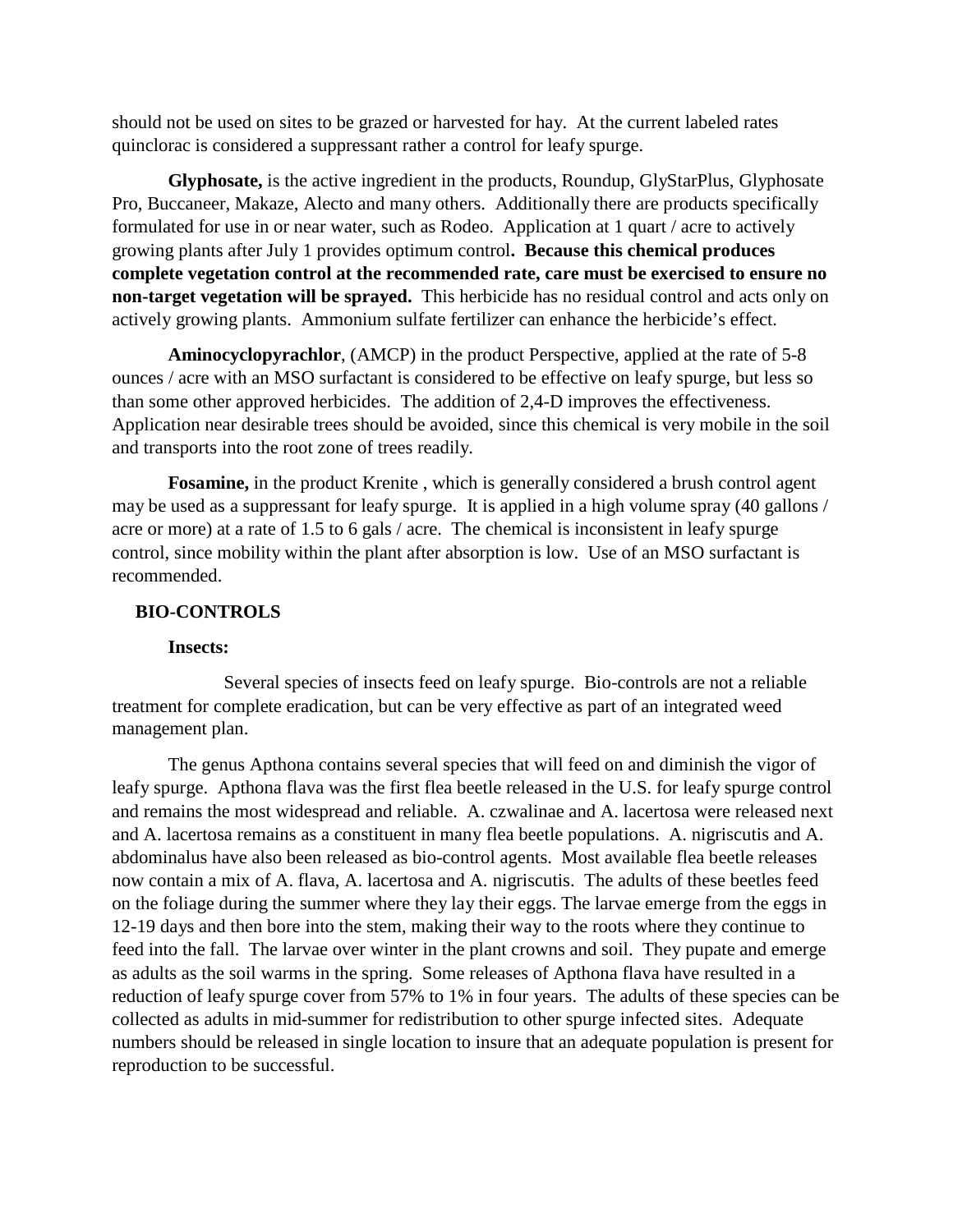Other insect species such as the long horn beetle or the red stem borer are available only in much smaller numbers and are considered to be too expensive as an efficient and cost effective bio-control tool.

#### **Targeted grazing:**

Sheep and goats can be an effective tool for the control of leafy spurge. Cattle range in North Dakota and Montana has been successfully restored by the careful management of grazing sheep. Either sheep or goats need diligent herding and management to be most effective at spurge control. But this can be a win-win situation, since studies from North Dakota show that bands of sheep experienced in the targeted grazing of leafy spurge have produced a rate of gain in the lambs which exceeds the rate of gain expected on conventional rangeland. One Idaho sheep rancher with long experience proclaimed to me that if he hasn't restored a leafy spurge infested range in 4-5 years he hasn't been doing his job. This is where the difficulty comes in. It is not simply a matter of turning sheep (or goats) on to affected range. A study conducted at CSU by George Beck and Larry Rittenhouse has shown that under stocking or overstocking can result in no improvement in the spurge infestation, but they were able to determine an optimum stocking rate and duration to have maximum impact on the leafy spurge population. The study indicated that 4-6 sheep / acre for 10-20 days exerted biological control of the leafy spurge while there was a corresponding increase in the smooth bromegrass and Kentucky bluegrass cover. Grazing for 30 days resulted in an increase in leafy spurge stem count and cover in subsequent years.

To use targeted grazing some additional management will be necessary. When it was tried several years ago in the riparian corridor west of Hayden, CO the mosquitoes drove the sheep and the herders out of the targeted range. To be effective in the future a mosquito control program will have to be implemented. And, even though there are more sheep present in northwestern Colorado than anywhere else in the state it will be necessary to work with a cooperator who can manage the sheep exactly as prescribed. The use of electric netting will be problematic due to the undergrowth and deadfall, so, close herding will probably be the only reasonable possibility. The addition of Apthona flea beetles to the targeted grazing results in the maximum possible bio-control impact.

#### **USE OF VOLUNTEER RESOURCES:**

#### **Weed warrior activities:**

Pulling leafy spurge at select locations in Dinosaur National Monument has been effective in reducing seedling populations on sand bars adjacent to and within the Yampa River channel and at overall seed numbers entering the river.

#### **Master Gardener volunteers:**

Interest has been shown to help manage the leafy spurge flea beetle nursery and to assist with monitoring and mapping county locations for leafy spurge.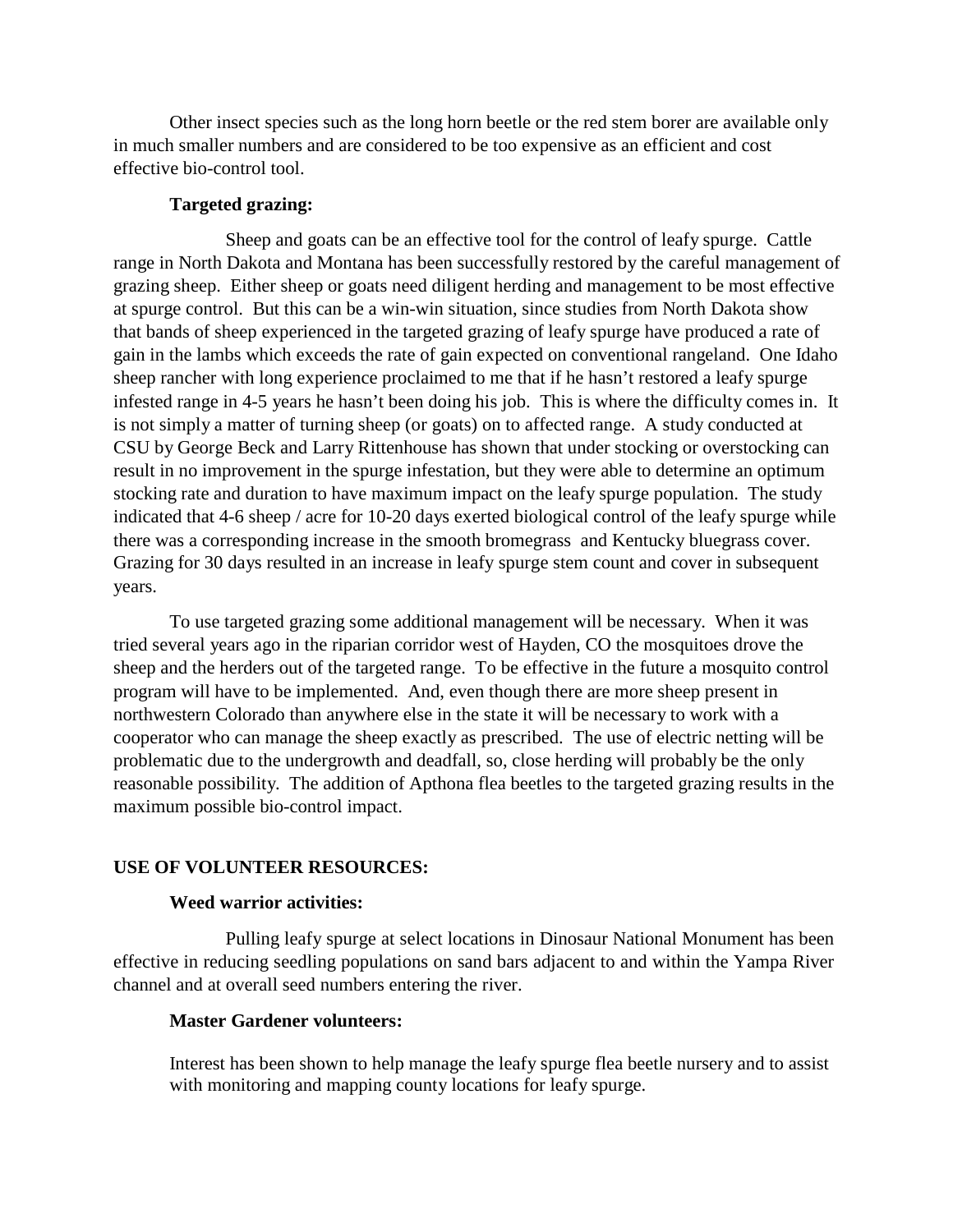## **IMPLEMENTATION OF YAMPA RIVER LEAFY SPURGE PROJECT**

## **Year 1 (2016- 2017): General Management Area**

- A. Review existing mapping data for Routt County and Moffat County for current and past leafy spurge infestations.
- B. Evaluate the possibility of using satellite imagery from appropriate dates to identify leafy spurge infestations.
	- a. NRCS review imagery for possible infestations.
	- b. Greg Brown, Routt County Weed Program and Christine Shook, Site visits to verify
	- c. Inconsistent results: Some known infestation verified, others confirmed as yellow sweet clover.
	- d. Concept considered at our level of funding and expertise for evaluating imagery.
- C. Monitor both counties to identify existing leafy spurge populations in General Management Area as part of ongoing county weed program activities.
- D. Treat all newly identified infestations in Routt County which lie outside the existing containment area west of Hayden.
	- a. Routt County Weed Program provides oversight to direct the treatment of a 35-40 acre recently identified infestation, which lies at 40.25188N, 106.90500W.
	- b. Monitor old treatment site at the intersection of Colorado Highway 131 and Colorado Highway 134.

No EUES observed

- E. Treat all known infestations with in county road right-of-ways.
	- a. Routt County 76
	- b. Routt County 129 along Wyoming border.
- F. Monitor known infestations within containment area and encourage land owners to treat.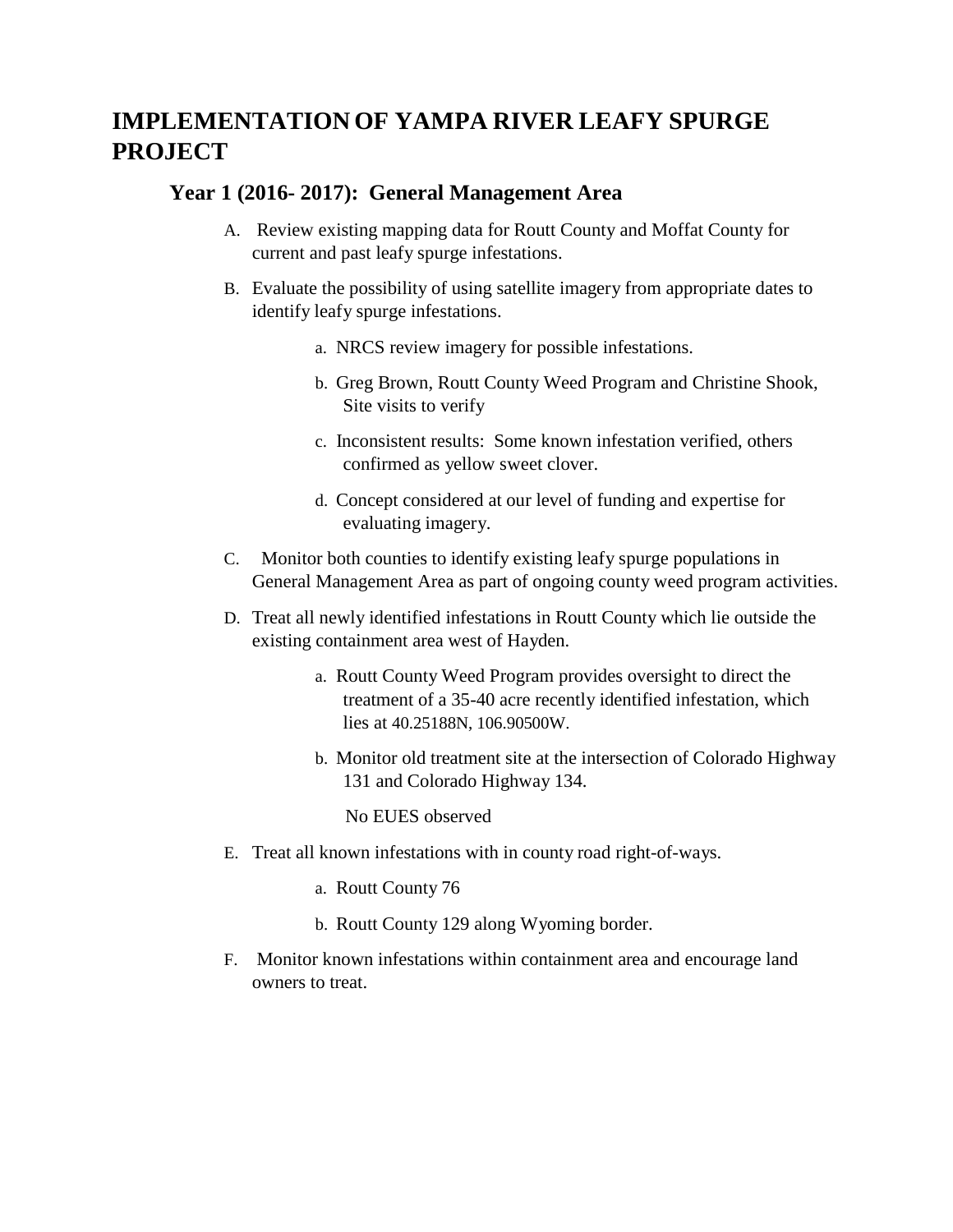- G. Continue to monitor and treat leafy spurge anywhere it is found in county road ROWs as part of ongoing Routt County Weed Program activities.
- H. Provide outreach with promotional materials and educational opportunities in Routt and Moffat Counties in coordination with CSU / County Extension offices and Community Agriculture Alliance

## **Year 1 (2016-2017) Focus Area: Riparian Corridor**

- A. Colorado Parks and Wildlife continues to treat leafy spurge at fishing access site, south of US 40, west of Hayden.
- B. Identify private lands within the focus area
- C. Contact landowners to acquire permission to treat
	- a. Identify specific sites for treatment
	- b. Locate access gates and
	- c. Specify treatment dates
	- d. Treat with site appropriate chemicals
- D. Release insects (mix of Apthona flea beetles) to establish leafy spurge flea beetle nurseries
	- a. Routt
	- b. Moffat
	- c. Discuss with Routt County Master Gardener program the possibility of using volunteer hours to monitor and manage the nursery locations.
		- i. Several Master Gardener's expressed interest in participating
		- ii. Sites will be monitored in 2017 (late July-early August)
		- iii. Anticipate the possibility for collection and release to new locations in 2018.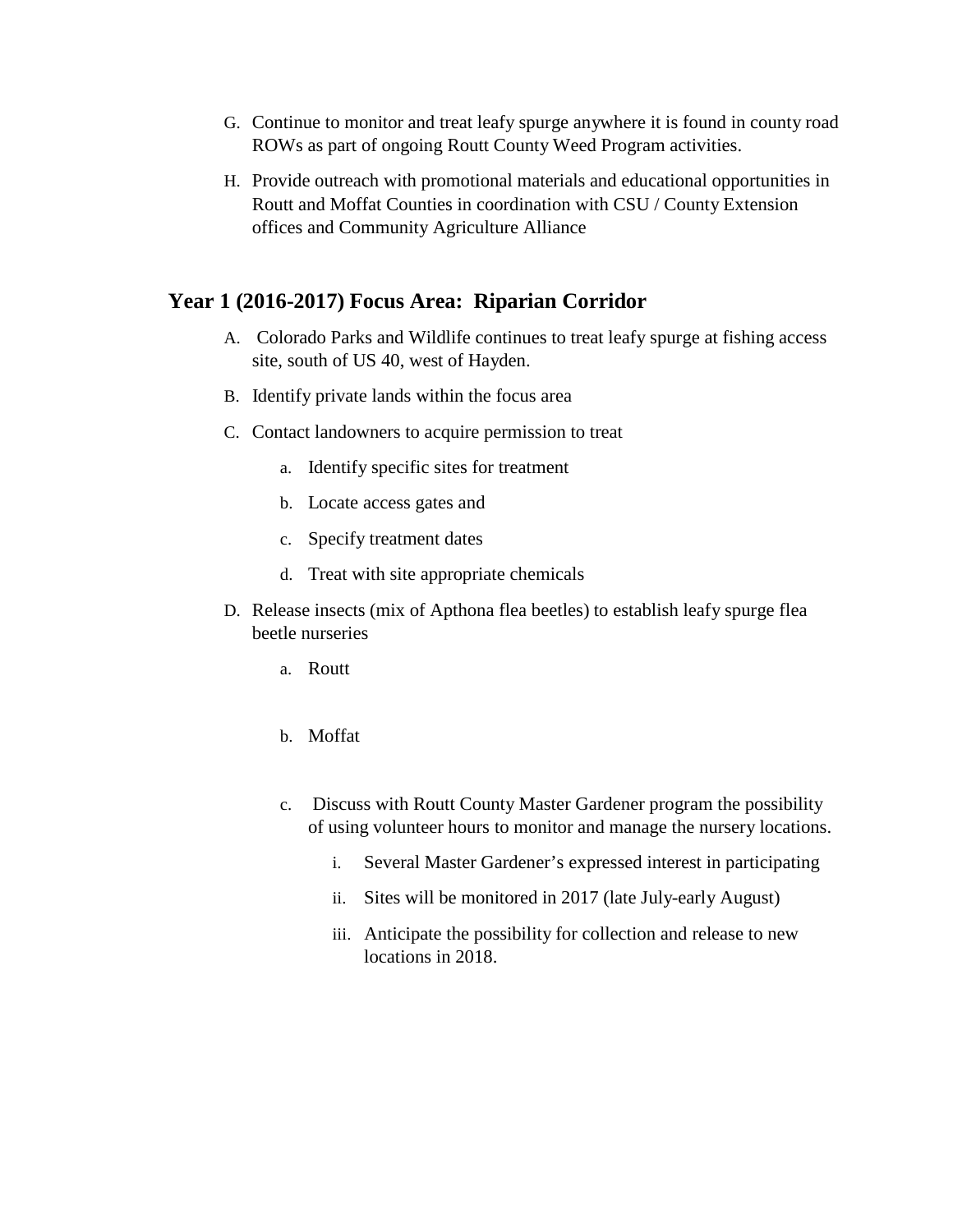- **E. Identify Sites in Routt County and Moffat County for contractors to treat Leafy spurge with site appropriate herbicides.** Funds available \$20,000.
	- a. Moffat County site is Tepee Draw; Funds allocated, \$9,500
		- i. 13.5 acres of difficult remote acreage selected for treatment with horse mounted spray equipment as supplied by Osborn Industries, LLC
		- ii. Acreage to be treated early season (May) 2017
		- iii. Chemicals chosen: Dicamba @12 oz / ac;

Quinclorac (Quinstar) @3.7 oz / ac

Difluenzopyr (Overdrive) @ 1.5 oz / ac

Activator 90 Surfactant

- b. Routt County: Funds allocated, \$9,500
	- i. Riparian / floodplain sites adjacent to Parks and Wildlife Access site south of US 40 Rest Area west of Hayden.
	- ii. Three participating landowners
	- iii. Herbicide solution

#### **YEAR 2 (2017-2018): GENERAL MANAGEMENT AREA**

- A. Continue to manage leafy spurge under existing List B management plans throughout Routt and Moffat Counties as part of the Routt County Weed Program and the Moffat County Weed and Pest Program.
- B. Continue to acquire mapping data, monitor known infestations and treat within the budgetary and time constraints of the county weed programs.
- C. Notify landowners as necessary to inform them of the presence of leafy spurge and their responsibilities under the Colorado Weed Law.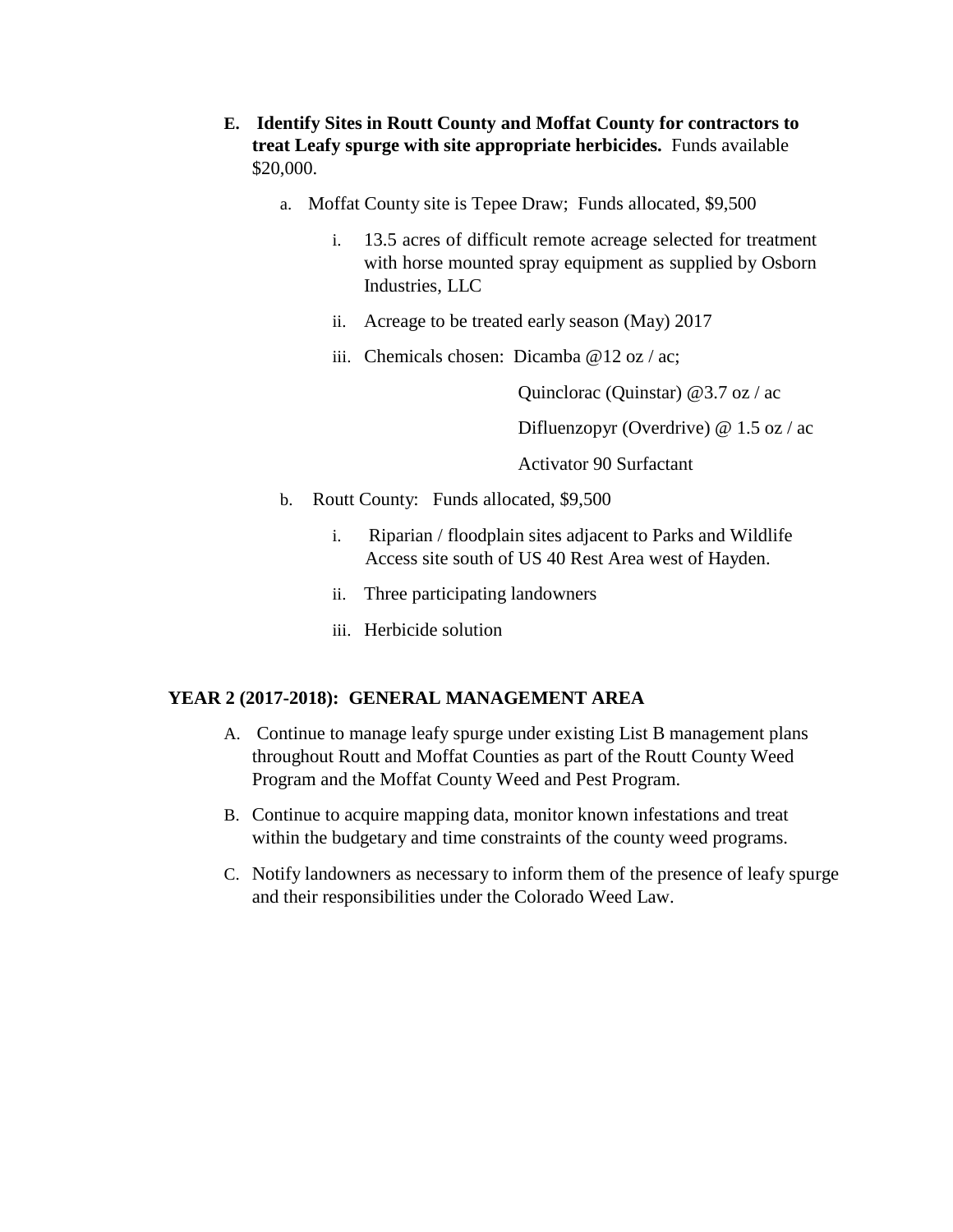- D. In Routt County the Weed Program will continue to provide oversight and direction for treating the Iron Springs Ranch infestation and work with the County Commissioners to help coordinate funding to assist with treatments.
- E. Consider possible sites for Apthona releases as insects are available.
- F. Continue to monitor known infestations of leafy spurge within and outside of the county's containment area.
- G. Provide outreach with promotional materials and educational opportunities in Routt and Moffat Counties in coordination with CSU / County Extension offices and Community Agriculture Alliance
- H. Form a Financial Committee to: research long-term funding opportunities to support leafy spurge management; hire a Project Coordinator; and fully fund this integrated multi-year management plan.

#### **YEAR 2 (2017-2018): FOCUS AREA: RIPARIAN CORRIDOR**

- A. Retreatment of areas treated with 2016 CDA funds is the priority for use of 2017 CDA funds.
	- a. Moffat County
		- i. Treat Tepee Draw as a follow fall treatment in 2017 or as an early treatment in 2018.
		- ii. Visually evaluate the Tepee Draw location for effectiveness, future reference and planning.
		- iii. Monitor 2016 insect releases.
	- b. Routt County
		- i. Treat sites initially treated in June 2017 or as a follow up fall treatment in 2017 or as an early treatment in 2018.
		- ii. Visually evaluate treatment sites as a reference for effectiveness and for future planning.
		- iii. Monitor 2016 insect release sites.
- B. Work in conjunction with river users and organizations to refine riverside mapping as time, personnel and opportunity are available.
- C. Continue to cooperate with Dinosaur National Monument, the BLM and Colorado Parks and Wildlife to encourage continued efforts for leafy spurge control on landscapes under their management.
- D. Evaluate future funding opportunities, especially those associated with maintain or restoring the health of river systems.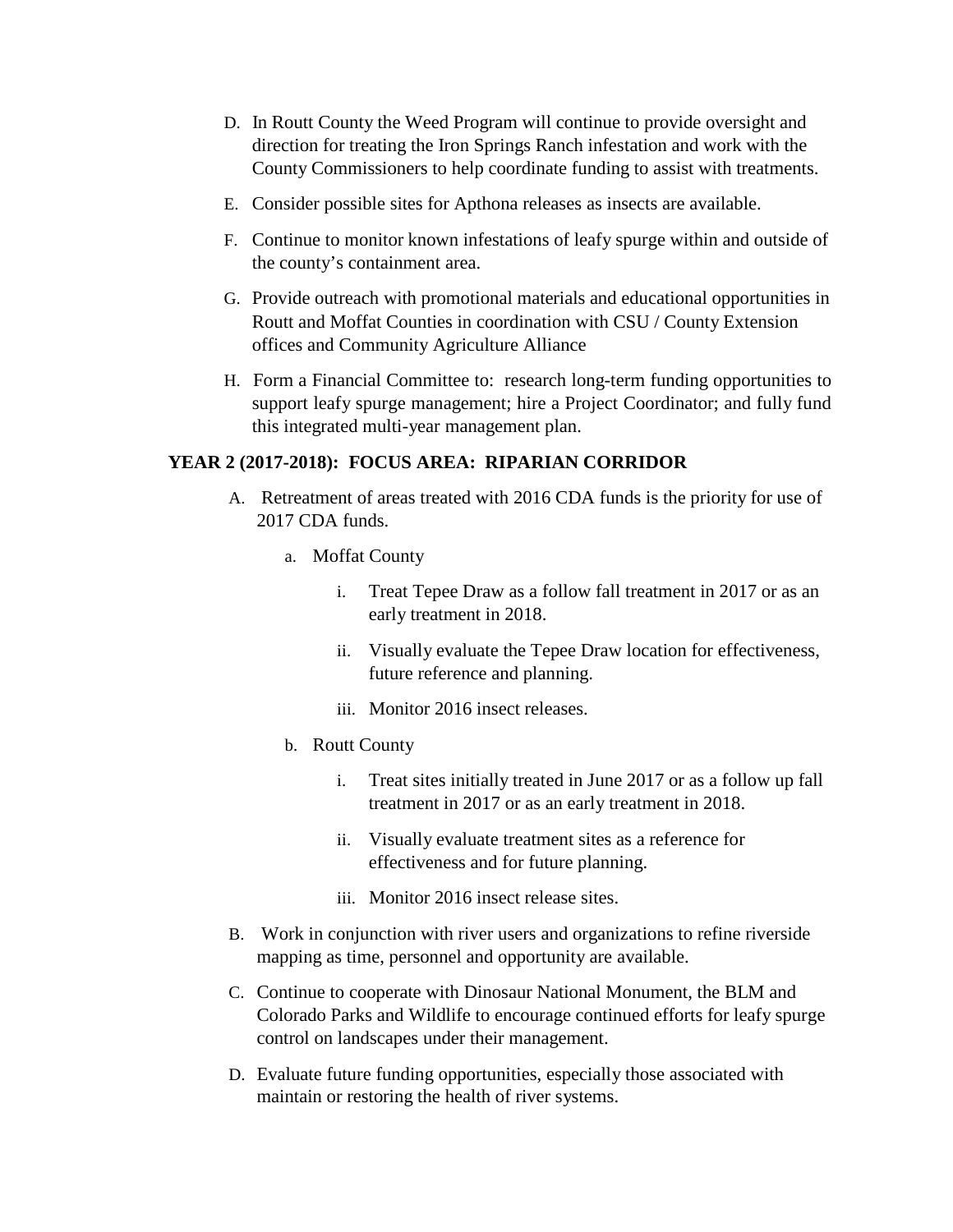#### **YEAR 3 (2019) THROUGH YEAR 10 (2026): GENERAL MANAGEMENT AREA**

- A. Routt County Weed Program and Moffat County Weed Pest Program continue to manage Leafy spurge throughout the two county region according to their existing weed plans and in accordance with their funding and staffing levels.
- B. Routt County Weed Program will continue to provide oversight and direction to continue control efforts at Iron Springs Ranch.
- C. Acquisition of new mapping information as observations are made in normal program activities.
- D. Volunteers will be sought to assist in monitoring and mapping activities
- E. County weed programs will continue to provide outreach and educational materials and opportunities to area citizens.
- F. Weed program supervisors will remain current on new herbicide possibilities for treating leafy spurge.
- G. Weed program supervisors will remain aware of potential partners to collaborate on targeted grazing opportunities for the control of leafy spurge in both upland and riparian locations.
- H. Weed program supervisors will continue to work with volunteers to monitor, collect and redistribute insects from the Apthona nurseries to appropriate new release sites.
- I. Weed program supervisors will continue to acquire leafy spurge control insects as they are available and to the level that funding allows.
- J. Weed program supervisors will continue to direct the release of leafy spurge insects into appropriate new sites.

## **YEAR 3 (2019) THROUGH YEAR 10 (2026): FOCUS AREA: RIPARIAN CORRIDOR**

- A. Routt County
	- a. Monitor riparian sites treated in 2017 and 2018.
	- b. If funds are available appropriate herbicide solutions will be considered and rotations made to guard against resistance.
	- c. If funds are available the initial treatment sites will be retreated through at least 2020.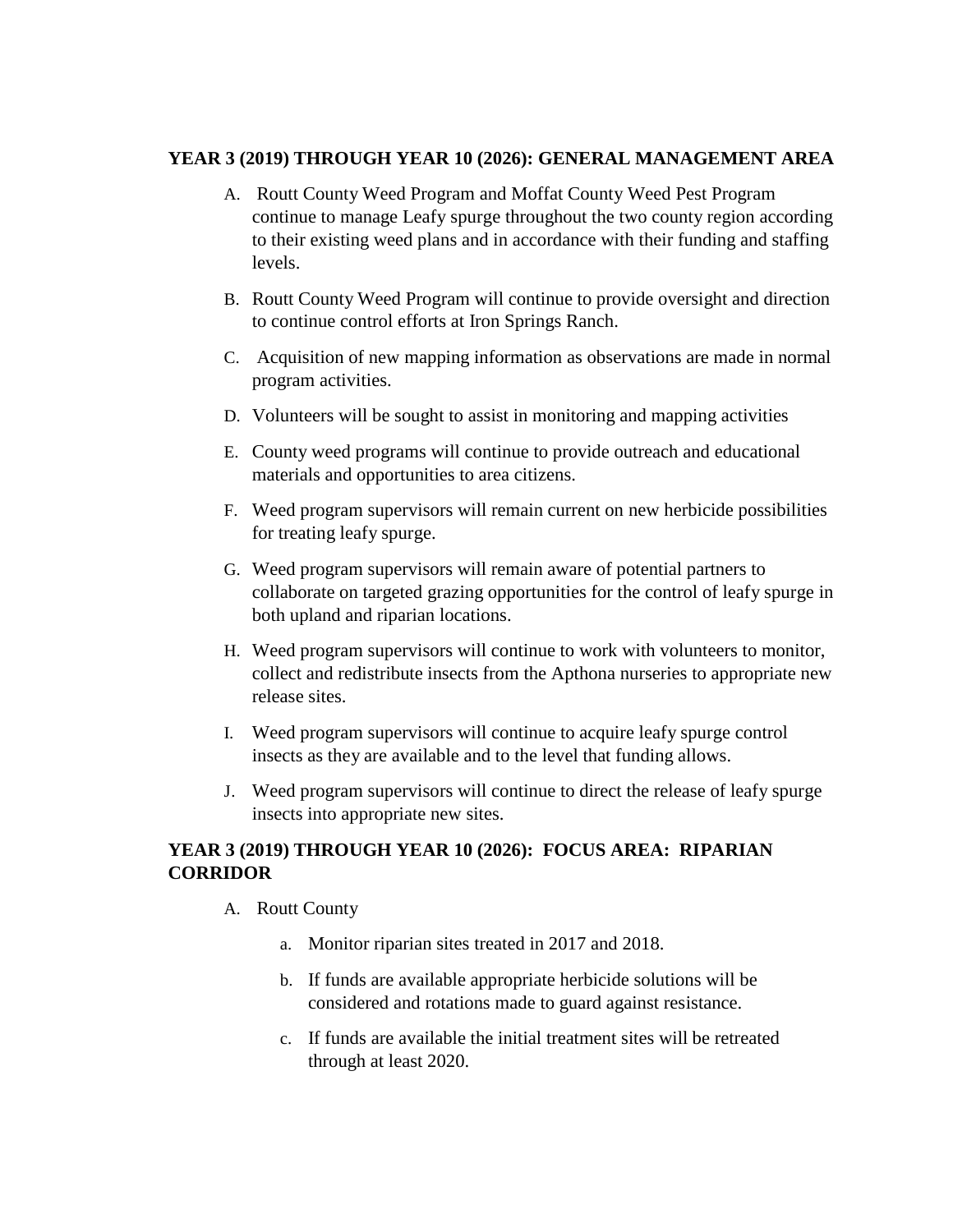- d. The treated sites will be evaluated for treatment effectiveness and decisions made for continued treatment or to apply any available funds to new treatment sites.
- e. New treatment sites will only be considered if funding is available to support an effective (multi-year) treatment plan.
- f. The established Apthona nurseries will be monitored, collections made, new release sites identified and insects released as part of Weed Program, CSU Extension and volunteer collaboration. This activity will depend on and require the collaboration of all three entities.
- g. Mapping refinements will be made as funds and time are available or if volunteers can be enlisted.

#### B. Moffat County

a. Monitor Tepee Draw, treated in 2017 and 2018.

b. If funds are available appropriate herbicide solutions will be considered and rotations made to guard against resistance.

- c. If funds are available the initial treatment sites will be retreated through at least 2020.
- d. The treated sites will be evaluated for treatment effectiveness and decisions made for continued treatment or to apply any available funds to new treatment sites.
- e. New treatment sites will only be considered if funding is available to support an effective (multi-year) treatment plan.
- f. The established Apthona nurseries will be monitored, collections made, new release sites identified and insects released as part of Weed Program, CSU Extension and volunteer collaboration. This activity will depend on and require the collaboration of all three entities.
- g. Mapping refinements will be made as funds and time are available or if volunteers can be enlisted.
- C. Yampa River Leafy Spurge Project Committee

a. Will continue to assist Routt and Moffat Counties in their efforts to manage the leafy spurge infestations

b. Will assist the public land managers, BLM, Dinosaur National Monument, Colorado Parks and Wildlife, and the Colorado State Land Board, to prioritize the treatment and management of the leafy spurge infestations of public lands.